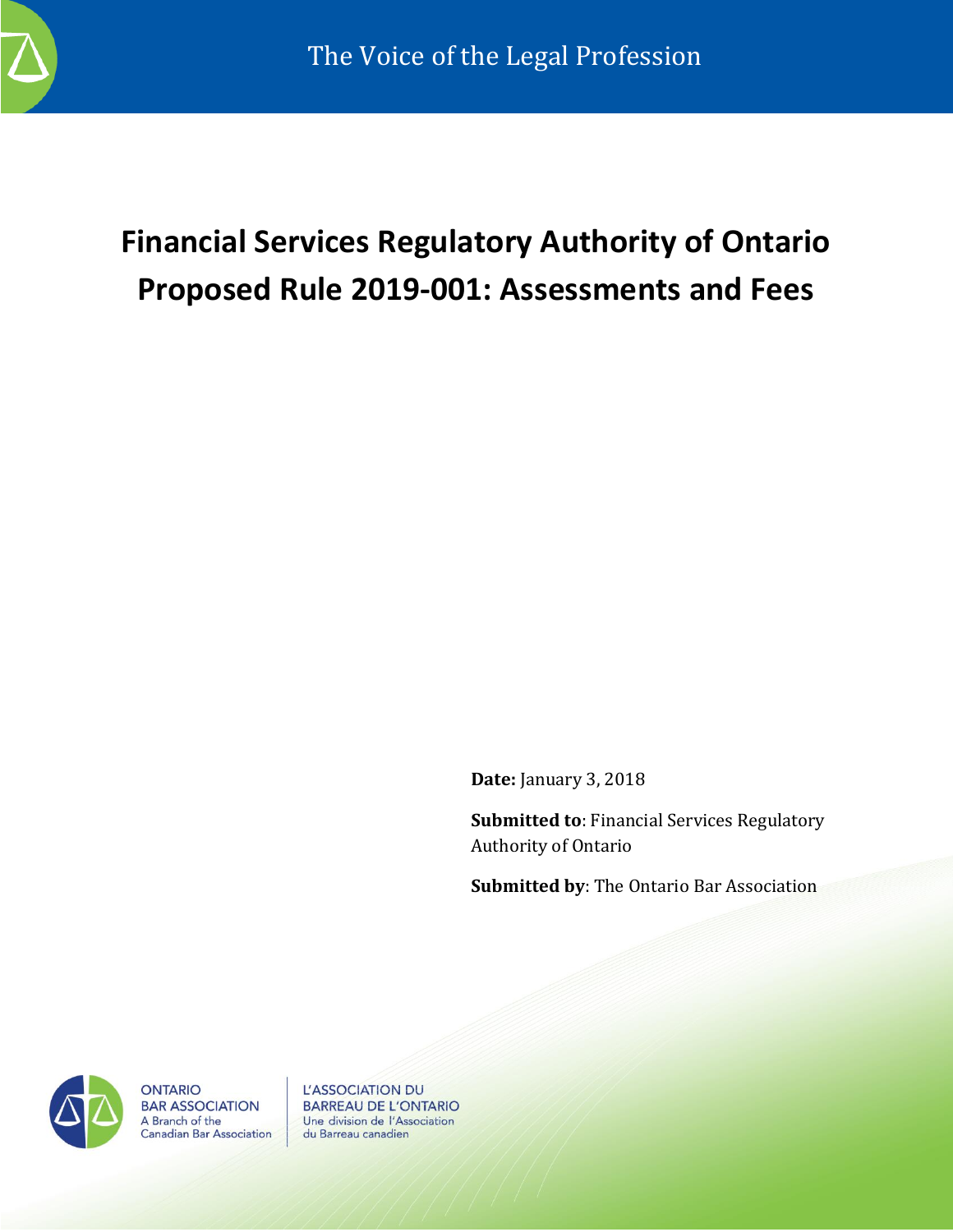

### **Contents**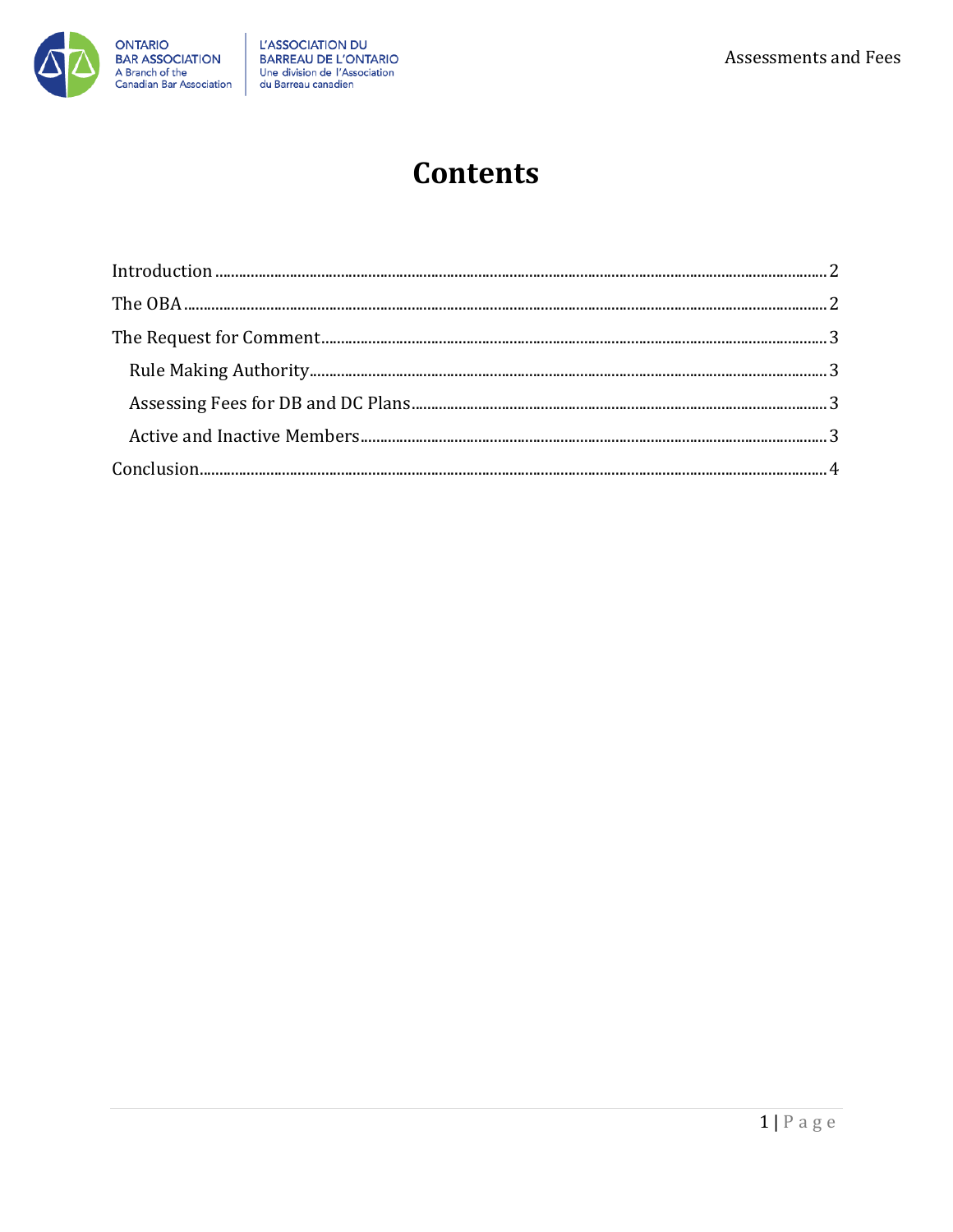

**L'ASSOCIATION DU BARREAU DE L'ONTARIO** Une division de l'Association du Barreau canadien

### <span id="page-2-0"></span>**Introduction**

The Financial Services Regulatory Authority of Ontario ("**FSRA**") is proposing a new assessment and fee rule (a "**Fee Rule**") to obtain funding from the financial services sectors it regulates. As stated in the Notice and Request for Comment for Proposed FSRA Rule 2019-001<sup>1</sup> (the "**Request for Comment**") "FSRA is an independent agency that will be selffunded and operate on a cost recovery basis." Accordingly, the Fee Rule will be an important aspect of FSRA's operations, as it seeks to launch in Spring of 2019.

The Pensions & Benefits Section (the "**Section**") of the Ontario Bar Association (the "**OBA**") appreciates the opportunity to respond to FSRA's Request for Comment. This submission will address three items in the Request for Comment: a) rule making authority, b) fees for different types of plans, and c) active and inactive members.

## <span id="page-2-1"></span>**The OBA**

 $\overline{a}$ 

Established in 1907, the OBA is Ontario's largest legal advocacy organization, representing lawyers, judges, law professors and students from across the province, on the frontlines of our justice system and in no fewer than 40 different sectors. In addition to providing legal education for its members, the OBA assists government and other decision-makers with several legislative and policy initiatives each year - both in the interest of the profession and in the interest of the public.

The OBA's Pensions and Benefits Law Section represents lawyers who serve as legal counsel to virtually every stakeholder in the pension and benefits industry, including pension and benefit plan administrators, employers, plan members, bargaining agents, pension and benefit consultants, investment managers, actuarial firms and other stakeholders. Our members have analyzed and provided assistance decision makers over the years on several important legislative and policy initiatives in the pension field.

<sup>1</sup> FSRA, 2019-001: Assessments and Fees, online: [http://www.fsrao.ca/en/consultations/assessment-and](http://www.fsrao.ca/en/consultations/assessment-and-fees)[fees.](http://www.fsrao.ca/en/consultations/assessment-and-fees) October 5, 2018.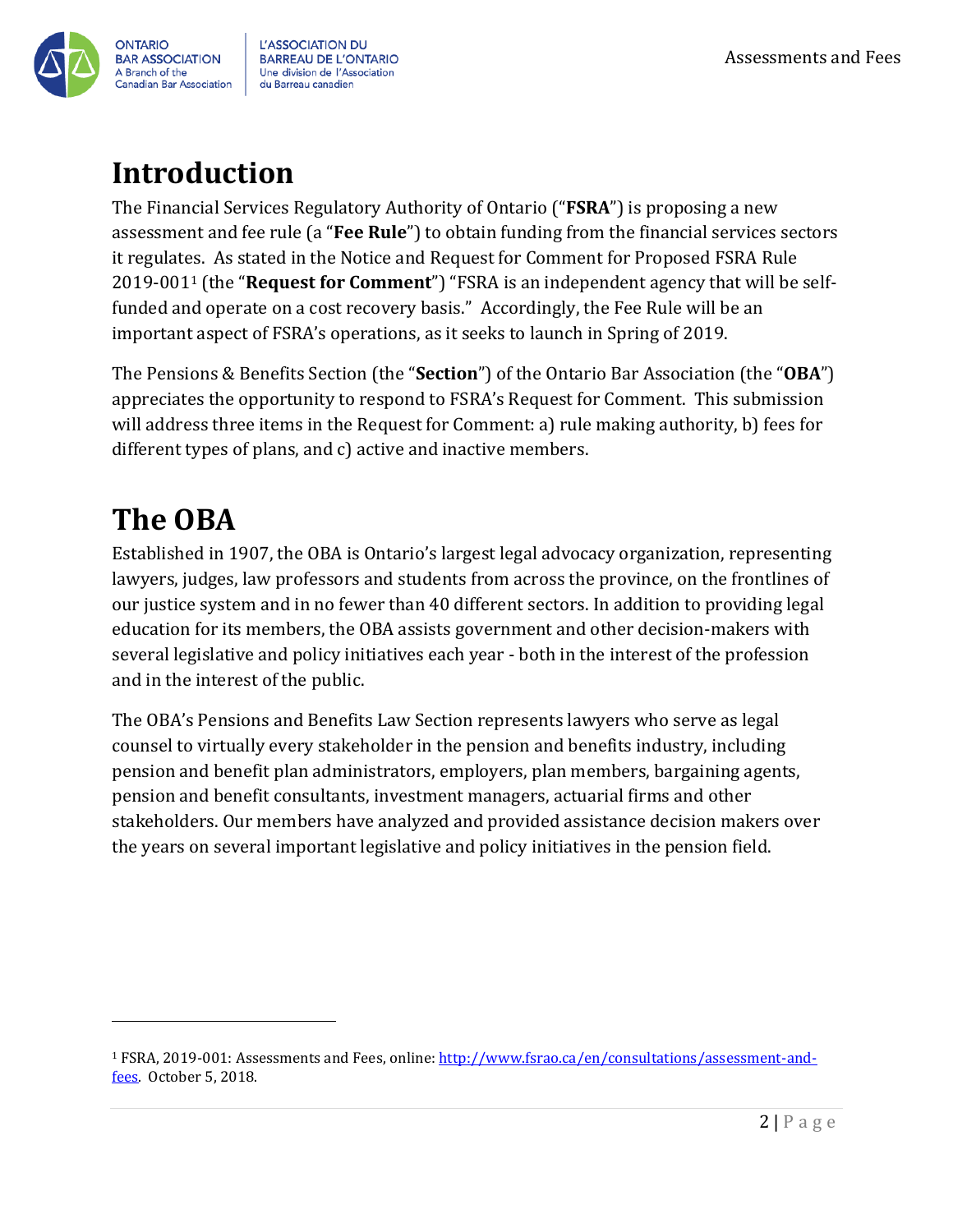

L'ASSOCIATION DU **BARREAU DE L'ONTARIO** Une division de l'Association du Barreau canadien

### <span id="page-3-0"></span>**The Request for Comment**

#### <span id="page-3-1"></span>**Rule Making Authority**

The OBA appreciates the ability to comment on the proposed fee rules, and supports FSRA having the authority to make rules in general. As we have stated in our previous submissions, the OBA supports principles-based rule-making authority.2 We provide no comment on the quantum of fees, however, we do have a few comments on the applicability of the fees as they relate to pension plans.

#### <span id="page-3-2"></span>**Assessing Fees for DB and DC Plans**

First, there is no distinction between different plan types (like defined benefit ("**DB**"), defined contribution ("**DC**") or hybrid/combination plans) for the purpose of assessing fees in the pension sector. We recognize that FSRA considered and ultimately rejected different fees for DB and DC plans because there is no data or industry consensus about how to distinguish them in an equitable way. However, we encourage FSRA to continue to consider this issue, obtain the data necessary and consult with industry stakeholders to create an equitable mechanism to assess fees for registered pension plans, given the fundamental differences between plan types.

#### <span id="page-3-3"></span>**Active and Inactive Members**

 $\overline{a}$ 

Second, there is no distinction as to the particular demographic of the registered pension plan between active and inactive members. We recognize that FSRA has chosen to reject the Financial Services Commission of Ontario's approach of charging separate rates for active and retired plan members on the basis that "there was no cost justification for distinguishing between types of members". Our Section is of the view that the costs of administering a plan with mostly inactive members is very different than a plan with mostly active members, and this could be recognized in the tiered marginal rates established by FSRA (either on a percentage or numbered basis).

<sup>2</sup> Ontario Bar Association, Letter to the Minister of Finance re: *Final Report of the Expert Panel – Review of FSCO, FST and DICO*, Nov 8, 2016. Online: [https://www.oba.org/CMSPages/GetFile.aspx?guid=44fc74d9-](https://www.oba.org/CMSPages/GetFile.aspx?guid=44fc74d9-6d7f-4744-a272-0aca8070b8c6) [6d7f-4744-a272-0aca8070b8c6.](https://www.oba.org/CMSPages/GetFile.aspx?guid=44fc74d9-6d7f-4744-a272-0aca8070b8c6)